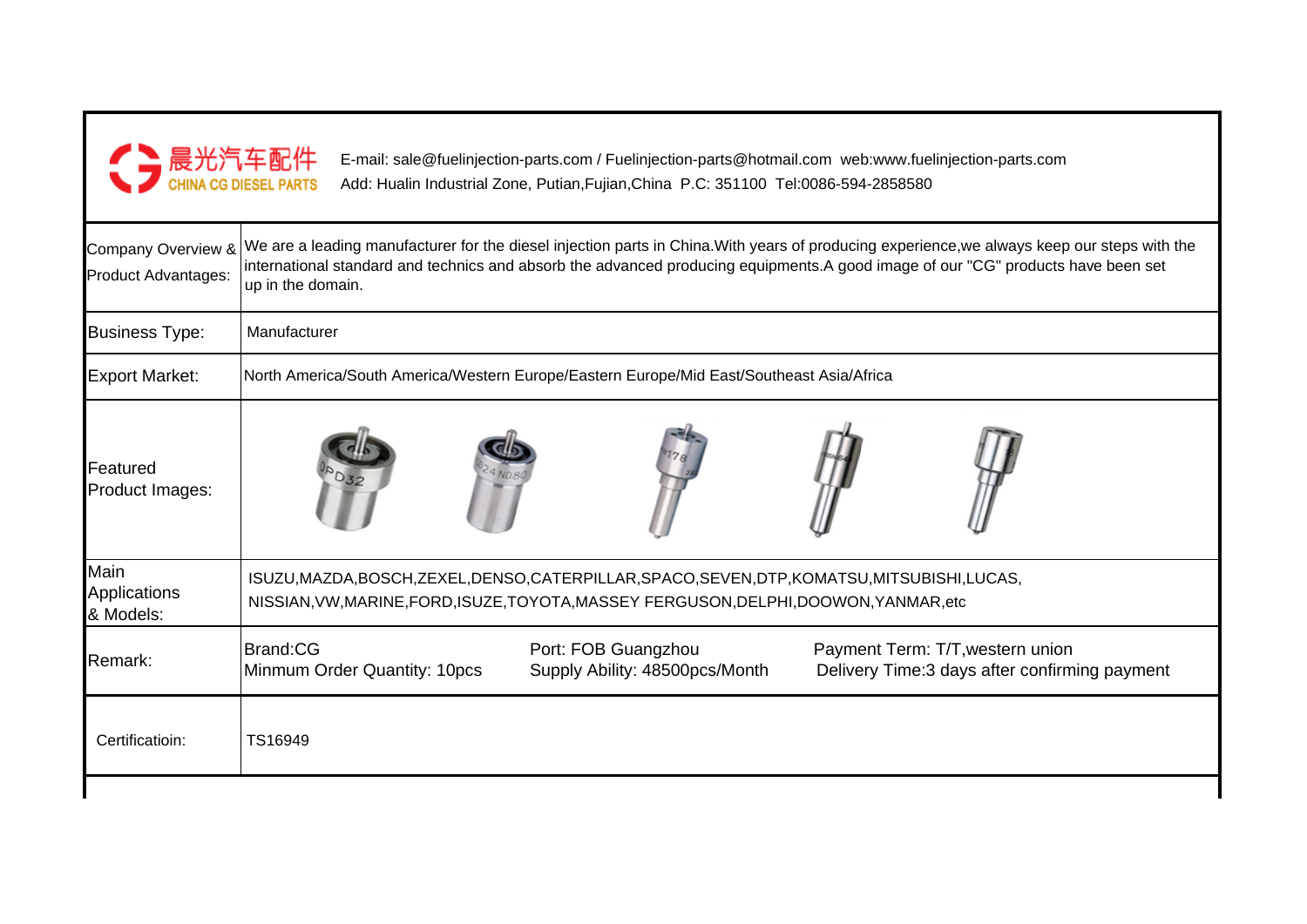| <b>DENSO Nozzles Catalogue</b> |                  |                      |                                |                                          |     |                          |  |
|--------------------------------|------------------|----------------------|--------------------------------|------------------------------------------|-----|--------------------------|--|
| <b>Item</b>                    | <b>DENSO NO.</b> | <b>Reference NO.</b> | <b>Application</b>             | <b>Specification In Inventory Remark</b> |     |                          |  |
| <b>Injector Nozzles</b>        | 093400-0080      | <b>IND-DN8S1</b>     |                                |                                          | Yes | Toberas, bicos injetores |  |
| <b>Injector Nozzles</b>        | 093400-0100      | <b>ND-DN12SD12</b>   | <b>MITSUBISHI,KUBOTA</b>       |                                          | Yes | Toberas, bicos injetores |  |
| <b>Injector Nozzles</b>        | 093400-0060      | <b>ND-DN0SD21</b>    | <b>MITSUBISHI</b>              |                                          | Yes | Toberas, bicos injetores |  |
| <b>Injector Nozzles</b>        | 093400-0010      | ND-DN4SD24           | <b>IMITSUBISHI</b>             |                                          | Yes | Toberas, bicos injetores |  |
| <b>Injector Nozzles</b>        | 093400-1300      | <b>ND-DN0SD126B</b>  | <b>MAZDA</b>                   |                                          | Yes | Toberas, bicos injetores |  |
| <b>Injector Nozzles</b>        | 093400-1330      | ND-DN4SDND133        | <b>TOYOTA</b>                  |                                          | Yes | Toberas, bicos injetores |  |
| <b>Injector Nozzles</b>        | 093400-1420      | ND-DN4SD142          |                                |                                          | Yes | Toberas, bicos injetores |  |
| <b>Injector Nozzles</b>        | 093400-1230      | ND-DN0SD211          | Hino EH300, Nissan ED30, Isuzu |                                          | Yes | Toberas, bicos injetores |  |
| <b>Injector Nozzles</b>        | 093400-3040      | ND-DNOSD220          | Benz 240                       |                                          | Yes | Toberas, bicos injetores |  |
| <b>Injector Nozzles</b>        | 093400-2300      | <b>DNOSD230</b>      |                                |                                          | Yes | Toberas, bicos injetores |  |
| <b>Injector Nozzles</b>        | 093400-2870      | ND-DN0SD293          | <b>AUDI 80 100</b>             |                                          | Yes | Toberas, bicos injetores |  |
| <b>Injector Nozzles</b>        | 093400-1510      | ND-DNOSD1510         |                                |                                          | Yes | Toberas, bicos injetores |  |
| <b>Injector Nozzles</b>        | 093400-1400      | <b>ND-DN0SD2110</b>  | <b>MITSUBISHI</b>              |                                          | Yes | Toberas, bicos injetores |  |
| <b>Injector Nozzles</b>        | 093400-0620      | ND-DN4SDND62         | <b>MITSUBISHI</b>              |                                          | Yes | Toberas, bicos injetores |  |
| <b>Injector Nozzles</b>        | 093400-0800      | ND-DN4SD24ND80       | KUBOTA E70, TOYOTA 2B, 2H      |                                          | Yes | Toberas, bicos injetores |  |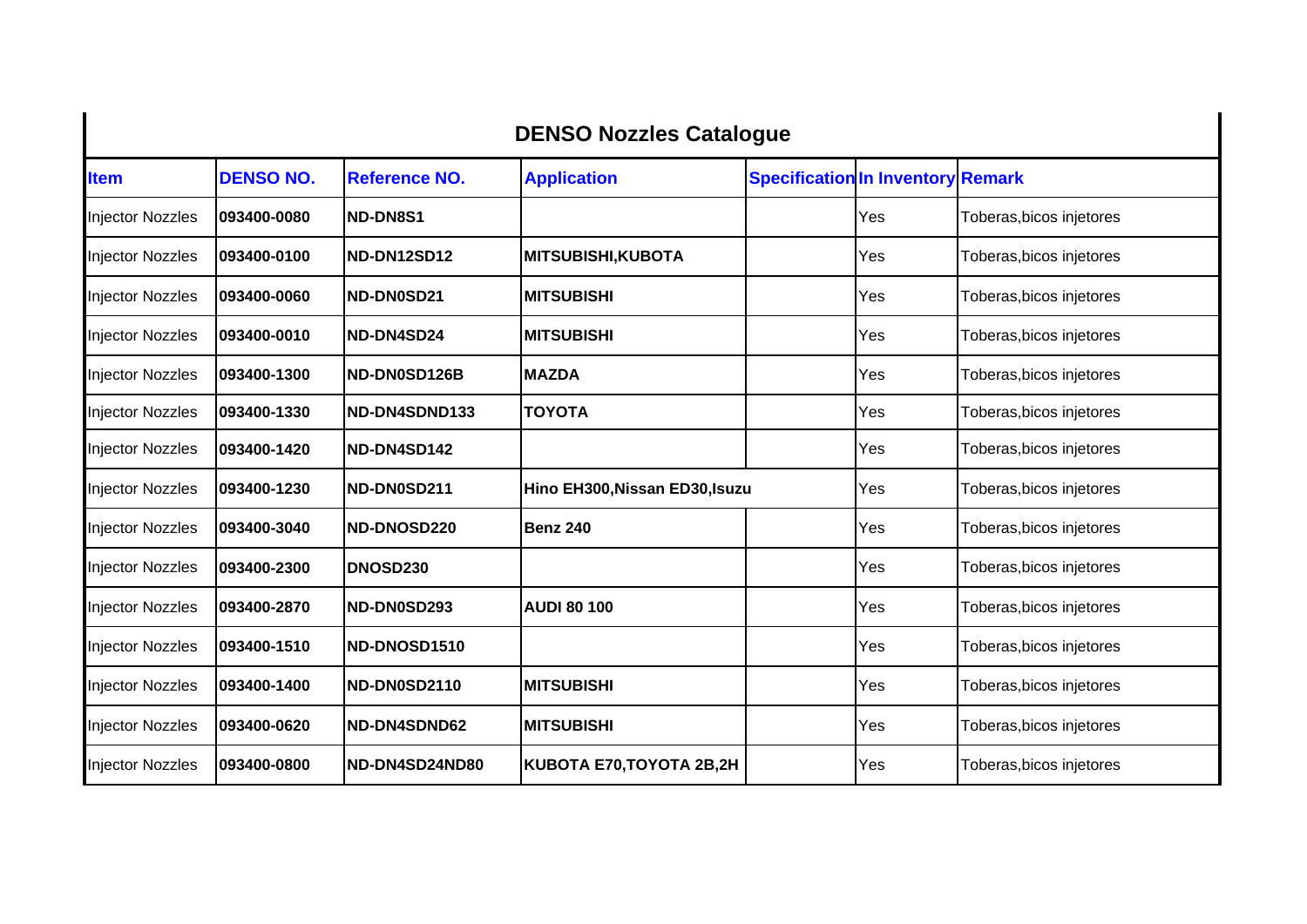| <b>Injector Nozzles</b> | 093400-5010 | ND-DN4PD1    | <b>TOYOTA</b>     | Yes | Toberas, bicos injetores |
|-------------------------|-------------|--------------|-------------------|-----|--------------------------|
| <b>Injector Nozzles</b> | 093400-5060 | ND-DN15PD6   | <b>MITSUBISHI</b> | Yes | Toberas, bicos injetores |
| <b>Injector Nozzles</b> | 093400-5200 | ND-DN0PD20   | <b>TOYOTA</b>     | Yes | Toberas, bicos injetores |
| <b>Injector Nozzles</b> | 093400-5210 | ND-DN0PD21   | <b>MITSUBISHI</b> | Yes | Toberas, bicos injetores |
| <b>Injector Nozzles</b> | 093400-5310 | ND-DNOPD31   |                   | Yes | Toberas, bicos injetores |
| <b>Injector Nozzles</b> | 093400-5320 | ND-DN20PD32  | <b>TOYOTA</b>     | Yes | Toberas, bicos injetores |
| <b>Injector Nozzles</b> | 093400-5370 | ND-DN0PD37   | <b>MITSUBISHI</b> | Yes | Toberas, bicos injetores |
| <b>Injector Nozzles</b> | 093400-5571 | ND-DN4PD57   | <b>TOYOTA 2L</b>  | Yes | Toberas, bicos injetores |
| <b>Injector Nozzles</b> | 093400-5581 | ND-DN0PD58   | <b>TOYOTA</b>     | Yes | Toberas, bicos injetores |
| <b>Injector Nozzles</b> | 093400-5980 | ND-DN4PD98   |                   | Yes | Toberas, bicos injetores |
| <b>Injector Nozzles</b> | 093400-6050 | ND-DN0PD605  | <b>MAZDA</b>      | Yes | Toberas, bicos injetores |
| <b>Injector Nozzles</b> | 093400-6090 | ND-DN15PD609 | <b>MITSUBISHI</b> | Yes | Toberas, bicos injetores |
| <b>Injector Nozzles</b> | 093400-0615 | ND-DN0PD615  |                   | Yes | Toberas, bicos injetores |
| <b>Injector Nozzles</b> | 093400-6190 | ND-DN0PD619  | <b>TOYOTA</b>     | Yes | Toberas, bicos injetores |
| <b>Injector Nozzles</b> | 093400-6280 | ND-DN0PD628  | <b>TOYOTA</b>     | Yes | Toberas, bicos injetores |
| <b>Injector Nozzles</b> | 093400-6500 | ND-DNOPD650  |                   | Yes | Toberas, bicos injetores |
| <b>Injector Nozzles</b> | 093400-6680 | ND-DN0PD668  | <b>MAZDA</b>      | Yes | Toberas, bicos injetores |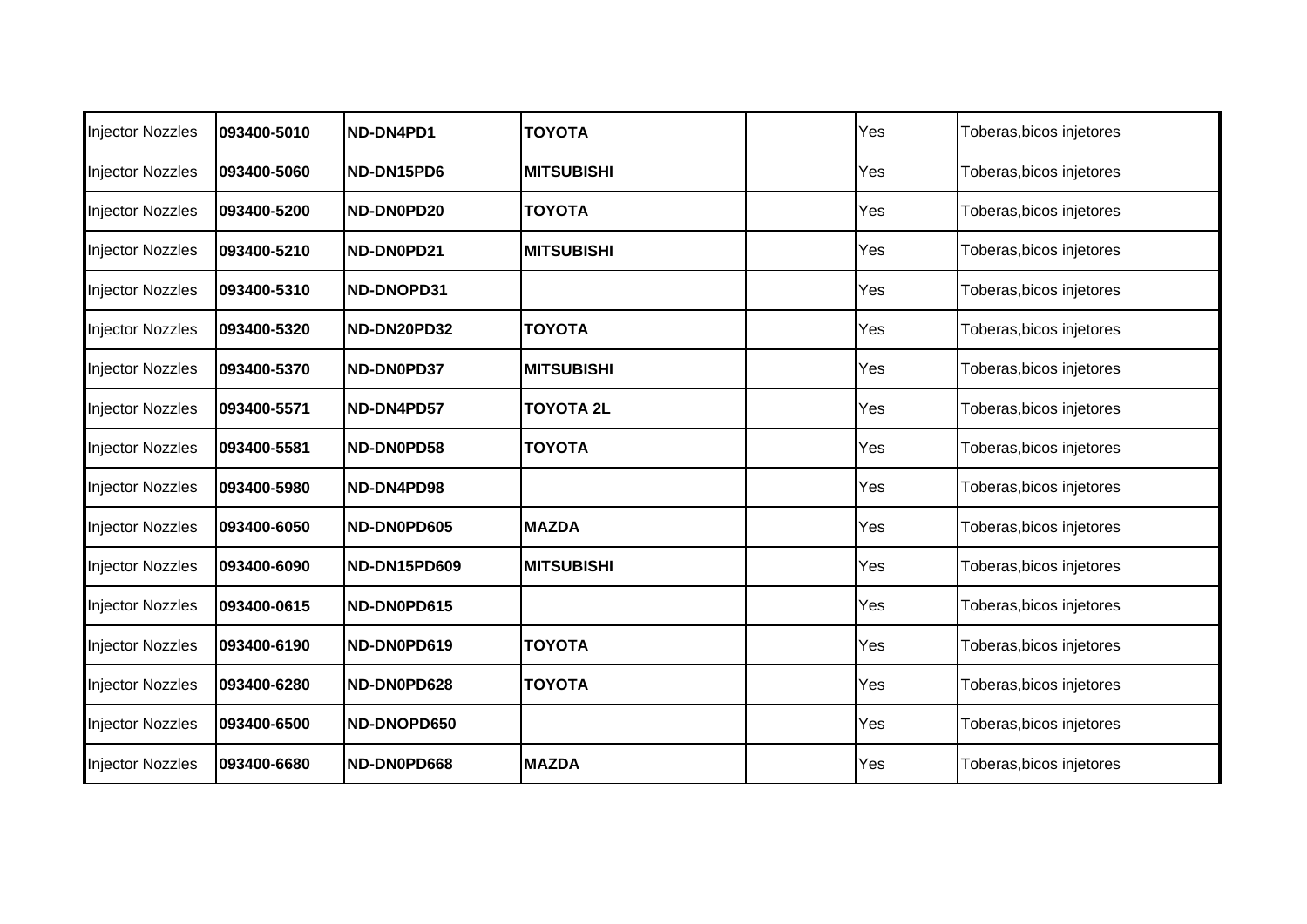| <b>Injector Nozzles</b> | 093400-6810 | ND-DN4PD681                   | <b>TOYOTA</b>     |                                       | Yes | Toberas, bicos injetores            |
|-------------------------|-------------|-------------------------------|-------------------|---------------------------------------|-----|-------------------------------------|
| Injector Nozzles        | 093400-6760 | ND-DN0PDN112                  | <b>MITSUBISHI</b> |                                       | Yes | Toberas, bicos injetores            |
| Injector Nozzles        | 093400-6340 | ND-DN0PDN113                  | <b>MITSUBISHI</b> |                                       | Yes | Toberas, bicos injetores            |
| <b>Injector Nozzles</b> | 093400-8220 | ND-DN0PDN121                  | <b>NISSAN-D</b>   |                                       | Yes | Toberas, bicos injetores            |
| <b>Injector Nozzles</b> | 093400-7700 | ND-DN10PDN130                 | <b>MITSUBISHI</b> |                                       | Yes | Toberas, bicos injetores            |
| <b>Injector Nozzles</b> | 093400-0711 | ND-DLLA150S344ND71            |                   |                                       | Yes | Toberas, bicos injetores            |
| <b>Injector Nozzles</b> | 093400-0960 | ND-DLLA160S295ND96 MITSUBISHI |                   | 5×0,29×160°                           | Yes | Toberas, bicos injetores            |
| <b>Injector Nozzles</b> | 093400-0970 | ND-DLLA150S3133ND91HINO       |                   | $2 \times 0, 31 + 2 \times 0, 33$ Yes |     | Toberas, bicos injetores            |
| <b>Injector Nozzles</b> | 093400-0990 | ND-DLLA171S374ND99            |                   |                                       | Yes | Toberas, bicos injetores            |
| <b>Injector Nozzles</b> | 093400-1170 | ND-DLLA150S325ND111MITSUBISHI |                   | 5×0,32×150°                           | Yes | Toberas, bicos injetores            |
| <b>Injector Nozzles</b> | 093400-1470 | ND-DLLA160SND147              | <b>HINO</b>       |                                       | Yes | Toberas, bicos injetores            |
| Injector Nozzles        | 093400-1520 | ND-DLLA160SND152              |                   |                                       | Yes | Toberas, bicos injetores            |
| <b>Injector Nozzles</b> | 093400-1530 | ND-DLLA142S344ND153           |                   |                                       | Yes | Toberas, bicos injetores            |
| <b>Injector Nozzles</b> | 093400-1540 | ND-DLLA150SND154              | <b>HINO</b>       | 4×0,41×150°                           | Yes | Toberas, bicos injetores            |
| <b>Injector Nozzles</b> | 093400-1590 | ND-DLLA142S315ND151HINO       |                   | 5×0,31×142°                           | Yes | Toberas, Bicos Injetores, ROZPYLACZ |
| Injector Nozzles        | 093400-1600 | ND-DLLA155SND160              | <b>KOMATSU</b>    |                                       | Yes | Toberas, Bicos Injetores, ROZPYLACZ |
| <b>Injector Nozzles</b> | 093400-1710 | ND-DLLA160SND171              | <b>MITSUBISHI</b> | 5×0,29×160°                           | Yes | Toberas, Bicos Injetores, ROZPYLACZ |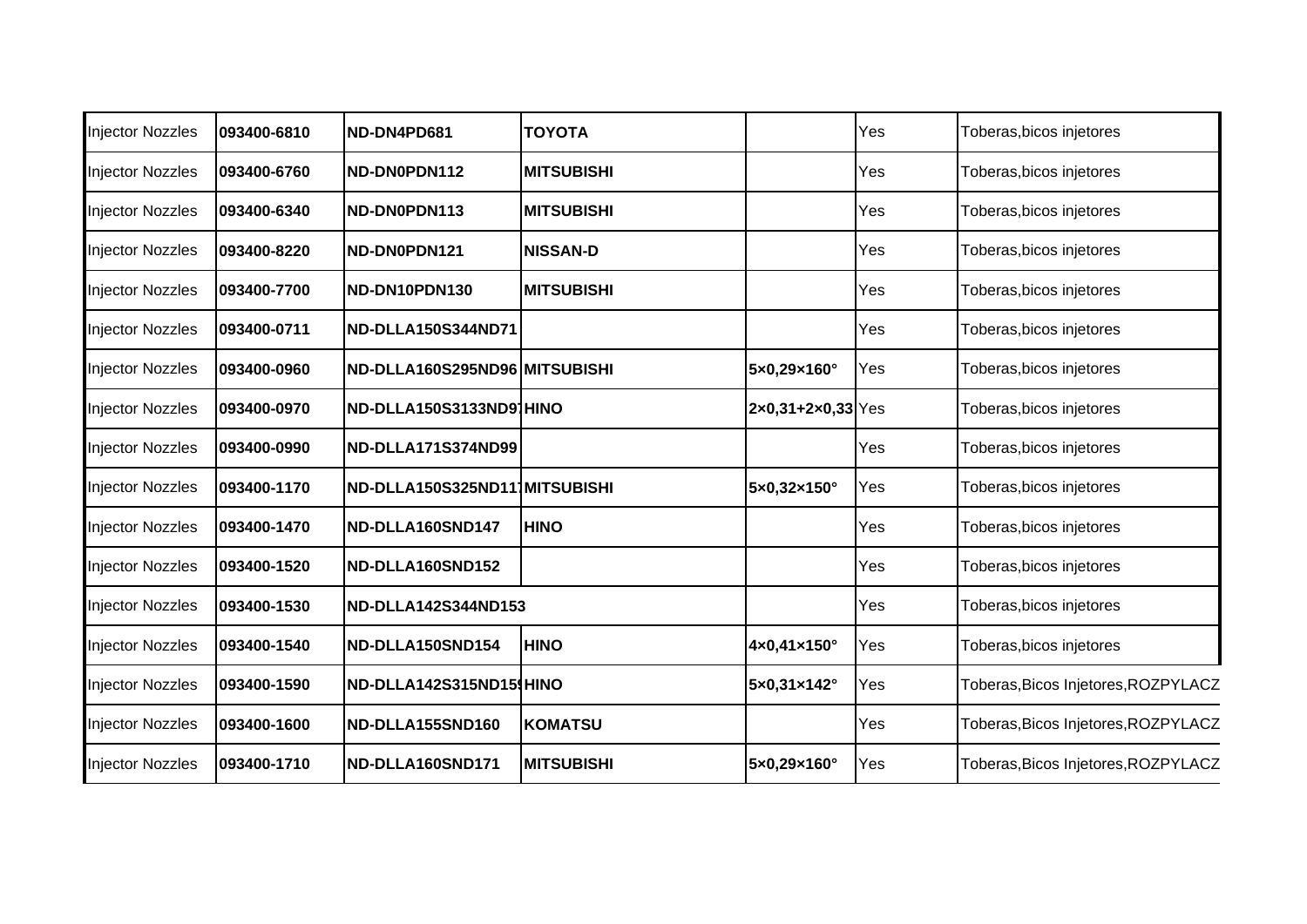| Injector Nozzles        | 093400-1800 | ND-DLLA155SND180 | <b>KOMATSU</b>    |             | Yes | Toberas, Bicos Injetores, ROZPYLACZ |
|-------------------------|-------------|------------------|-------------------|-------------|-----|-------------------------------------|
| <b>Injector Nozzles</b> | 093400-1810 | ND-DLLA160SND181 | <b>MITSUBISHI</b> | 5×0,31×160° | Yes | Toberas, Bicos Injetores, ROZPYLACZ |
| <b>Injector Nozzles</b> | 093400-1820 | ND-DLLA155SND182 | <b>KOMATSU</b>    |             | Yes | Toberas, Bicos Injetores, ROZPYLACZ |
| <b>Injector Nozzles</b> | 093400-1910 | ND-DLLA160SND191 |                   |             | Yes | Toberas, Bicos Injetores, ROZPYLACZ |
| <b>Injector Nozzles</b> | 093400-1920 | ND-DLLA160SND192 |                   |             | Yes | Toberas, Bicos Injetores, ROZPYLACZ |
| <b>Injector Nozzles</b> | 093400-1990 | ND-DLLA155SND199 |                   |             | Yes | Toberas, Bicos Injetores, ROZPYLACZ |
| <b>Injector Nozzles</b> | 093400-2000 | ND-DLLA150SND200 | <b>HINO</b>       | 6×0,30×150° | Yes | Toberas, Bicos Injetores, ROZPYLACZ |
| <b>Injector Nozzles</b> | 093400-2210 | ND-DLLA157SND221 | <b>MITSUBISHI</b> |             | Yes | Bicos Injetores, ROZPYLACZ          |
| <b>Injector Nozzles</b> | 093400-2270 | ND-DLLA150SND227 | <b>HINO</b>       |             | Yes | Bicos Injetores, ROZPYLACZ          |
| <b>Injector Nozzles</b> | 093400-5228 | ND-DLLA150SND228 |                   |             | Yes | Bicos Injetores, ROZPYLACZ          |
| <b>Injector Nozzles</b> | 093400-2290 | ND-DLLA150SND229 | <b>HINO</b>       | 5×0,29×150° | Yes | Bicos Injetores, ROZPYLACZ          |
| <b>Injector Nozzles</b> | 093400-2300 | ND-DLLA150SND230 |                   |             | Yes | Bicos Injetores, ROZPYLACZ          |
| <b>Injector Nozzles</b> | 093400-2340 | ND-DLLA150SND234 |                   |             | Yes | Bicos Injetores, ROZPYLACZ          |
| <b>Injector Nozzles</b> | 093400-2360 | ND-DLLA160SND236 |                   |             | Yes | Bicos Injetores, ROZPYLACZ          |
| <b>Injector Nozzles</b> | 934002380   | ND-DLLA150SND238 |                   |             | Yes | Bicos Injetores, ROZPYLACZ          |
| Injector Nozzles        | 093400-2410 | ND-DLLA150SND241 | <b>HINO</b>       |             | Yes | Bicos Injetores, ROZPYLACZ          |
| <b>Injector Nozzles</b> | 093400-2420 | ND-DLLA157SND242 | <b>MITSUBISHI</b> |             | Yes | Bicos Injetores, ROZPYLACZ          |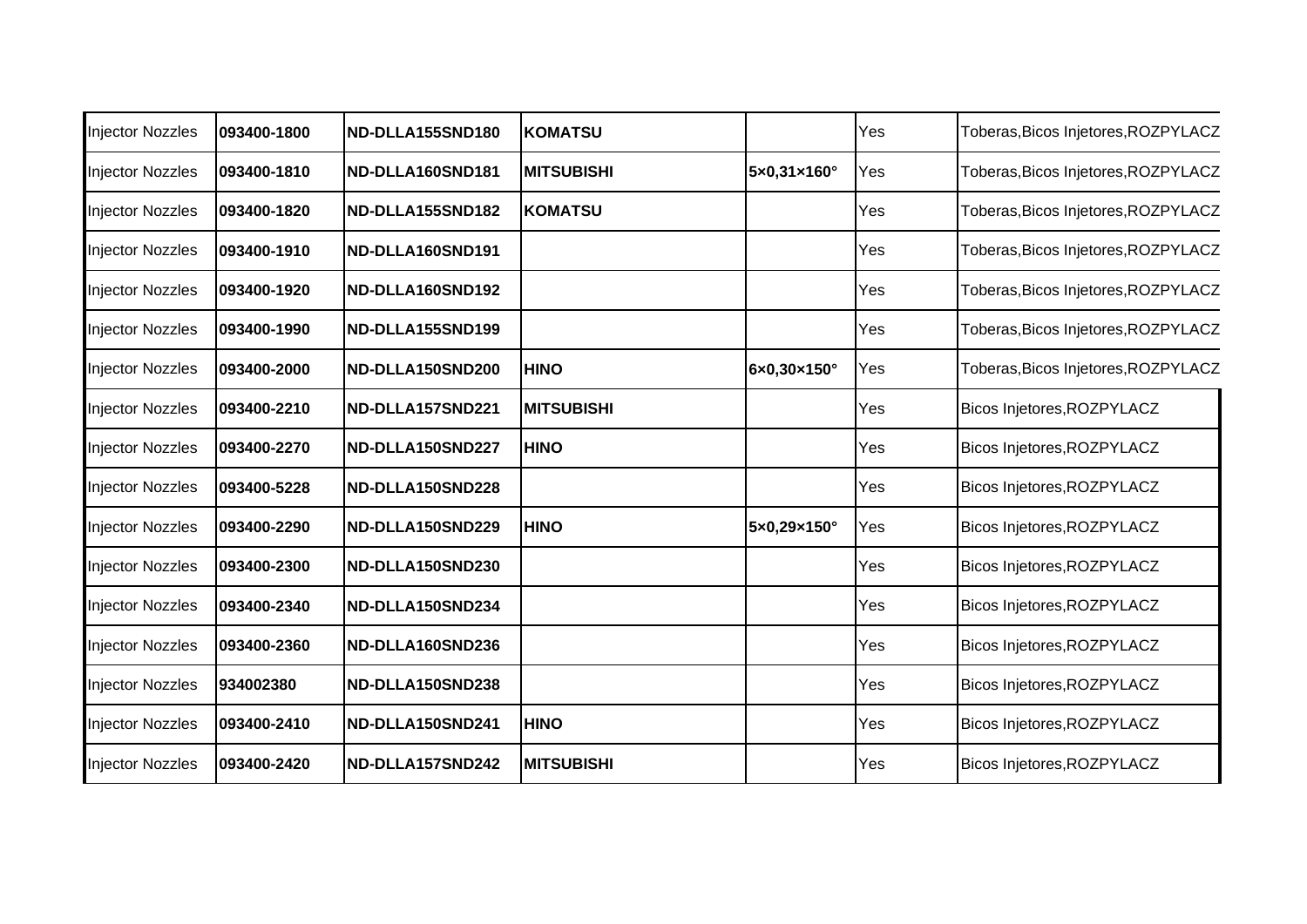| <b>Injector Nozzles</b> | 093400-2430 | ND-DLLA160SND243 | <b>MITSUBISHI</b> | $5 \times 0,33 \times 160^\circ$ | Yes | Bicos Injetores, ROZPYLACZ |
|-------------------------|-------------|------------------|-------------------|----------------------------------|-----|----------------------------|
| <b>Injector Nozzles</b> | 093400-2490 | ND-DLLA160SND249 | <b>MITSUBISHI</b> | $5 \times 0,31 \times 160$ °     | Yes | Bicos Injetores, ROZPYLACZ |
| <b>Injector Nozzles</b> | 093400-2500 | ND-DLLA157SND250 |                   |                                  | Yes | Bicos Injetores, ROZPYLACZ |
| <b>Injector Nozzles</b> | 093400-2630 | ND-DLLA155SND263 |                   |                                  | Yes | Bicos Injetores, ROZPYLACZ |
| <b>Injector Nozzles</b> | 093400-2680 | ND-DLLA154SND268 |                   |                                  | Yes | Bicos Injetores, ROZPYLACZ |
| <b>Injector Nozzles</b> | 093400-2710 | ND-DLLA145SND271 |                   |                                  | Yes | Bicos Injetores, ROZPYLACZ |
| <b>Injector Nozzles</b> | 093400-2720 | ND-DLLA150SND272 |                   |                                  | Yes | Bicos Injetores, ROZPYLACZ |
| <b>Injector Nozzles</b> | 093400-2730 | ND-DLLA150SND273 |                   |                                  | Yes | Bicos Injetores, ROZPYLACZ |
| <b>Injector Nozzles</b> | 093400-2790 | ND-DLLA150SND279 |                   |                                  | Yes | Bicos Injetores, ROZPYLACZ |
| <b>Injector Nozzles</b> | 093400-2960 | ND-DLLA155SND296 |                   |                                  | Yes | Bicos Injetores, ROZPYLACZ |
| <b>Injector Nozzles</b> | 093400-3380 | ND-DLLA158SND338 |                   |                                  | Yes | Bicos Injetores, ROZPYLACZ |
| <b>Injector Nozzles</b> | 093400-5030 | ND-DLLA160P3     | <b>MITSUBISHI</b> | 5×0,29×160°                      | Yes | ROZPYLACZ, bicos injetores |
| <b>Injector Nozzles</b> | 093400-5090 | ND-DLLA150P9     | <b>TOYOTA</b>     | $4 \times 0,31 \times 150$ °     | Yes | ROZPYLACZ, bicos injetores |
| <b>Injector Nozzles</b> | 093400-5250 | ND-DLLA160P25    | <b>MITSUBISHI</b> |                                  | Yes | ROZPYLACZ, bicos injetores |
| <b>Injector Nozzles</b> | 093400-5350 | ND-DLLA150P35    |                   |                                  | Yes | ROZPYLACZ, bicos injetores |
| Injector Nozzles        | 093400-5500 | ND-DLLA160P50    | <b>MITSUBISHI</b> | $5 \times 0,29 \times 160^\circ$ | Yes | ROZPYLACZ, bicos injetores |
| <b>Injector Nozzles</b> | 093400-5690 | ND-DLLA152P69    | KOMATSU           |                                  | Yes | ROZPYLACZ, bicos injetores |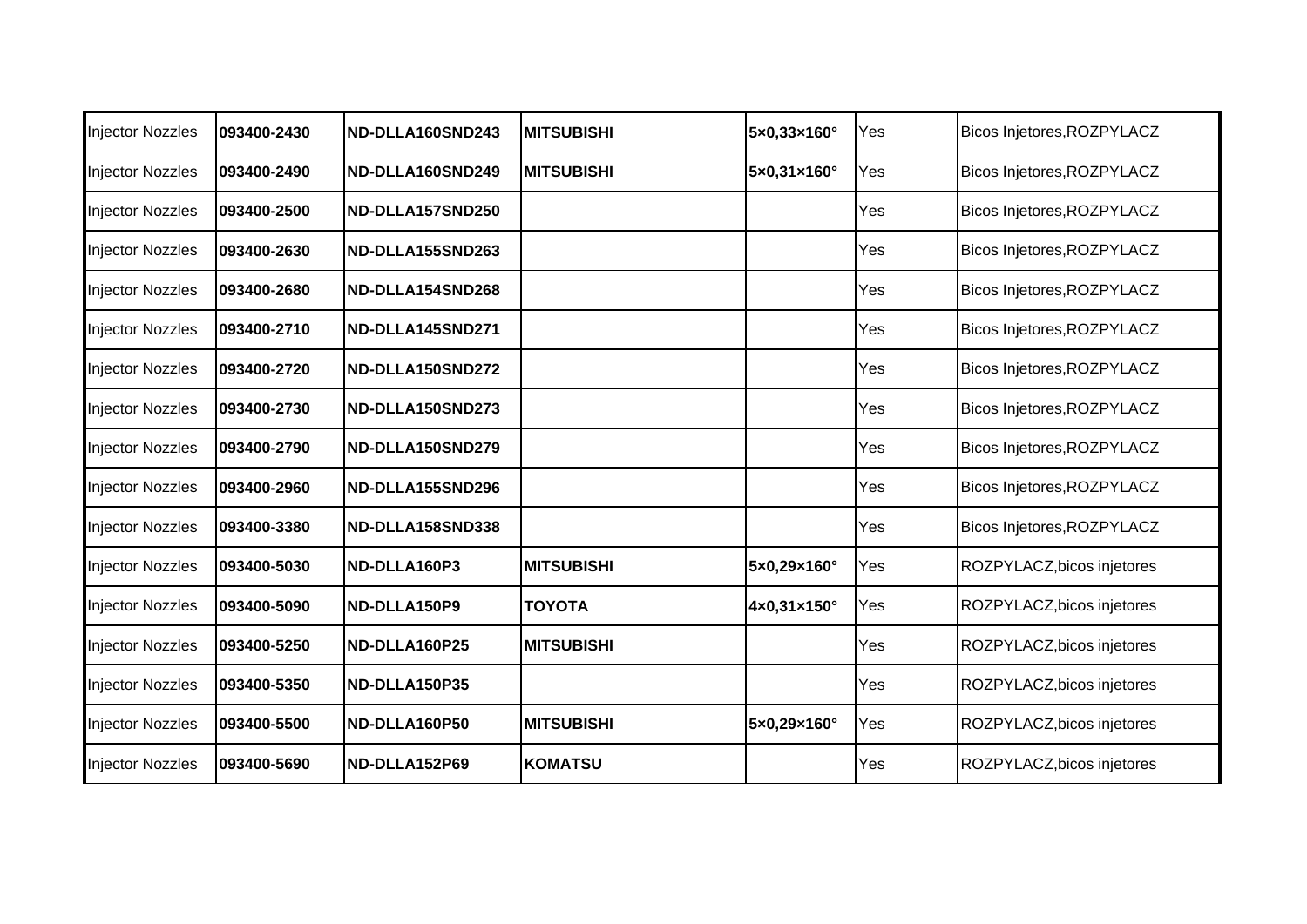| <b>Injector Nozzles</b> | 093400-5790 | ND-DLLA160P79  | <b>MITSUBISHI</b> | Yes | ROZPYLACZ, bicos injetores |
|-------------------------|-------------|----------------|-------------------|-----|----------------------------|
| <b>Injector Nozzles</b> | 093400-5840 | ND-DLLA155P84  | <b>MITSUBISHI</b> | Yes | ROZPYLACZ, bicos injetores |
| <b>Injector Nozzles</b> | 093400-0600 | ND-DLLA146P600 |                   | Yes | ROZPYLACZ, bicos injetores |
| <b>Injector Nozzles</b> | 093400-6100 | ND-DLLA160P610 |                   | Yes | ROZPYLACZ, bicos injetores |
| <b>Injector Nozzles</b> | 093400-6111 | ND-DLLA148P611 |                   | Yes | ROZPYLACZ, bicos injetores |
| <b>Injector Nozzles</b> | 093400-6150 | ND-DLLA158P615 |                   | Yes | ROZPYLACZ, bicos injetores |
| <b>Injector Nozzles</b> | 093400-6270 | ND-DLLA160P627 |                   | Yes | ROZPYLACZ, bicos injetores |
| <b>Injector Nozzles</b> | 093400-6490 | ND-DLLA157P649 |                   | Yes | ROZPYLACZ, bicos injetores |
| <b>Injector Nozzles</b> | 093400-6570 | ND-DLLA148P657 |                   | Yes | ROZPYLACZ, bicos injetores |
| <b>Injector Nozzles</b> | 093400-6740 | ND-DLLA154P674 |                   | Yes | ROZPYLACZ, bicos injetores |
| <b>Injector Nozzles</b> | 093400-6410 | ND-DLLA157P641 |                   | Yes | ROZPYLACZ, bicos injetores |
| <b>Injector Nozzles</b> | 093400-6420 | ND-DLLA154P642 |                   | Yes | ROZPYLACZ, bicos injetores |
| <b>Injector Nozzles</b> | 093400-6440 | ND-DLLA150P644 |                   | Yes | ROZPYLACZ, bicos injetores |
| <b>Injector Nozzles</b> | 093400-6670 | ND-DLLA146P667 |                   | Yes | ROZPYLACZ, bicos injetores |
| <b>Injector Nozzles</b> | 093400-6430 | ND-DLLA140P643 | <b>KOMATSU</b>    | Yes | ROZPYLACZ, bicos injetores |
| <b>Injector Nozzles</b> | 093400-7000 | ND-DLLA144P700 | <b>TICO</b>       | Yes | ROZPYLACZ, bicos injetores |
| <b>Injector Nozzles</b> | 093400-8540 | ND-DLLA158P854 |                   | Yes | ROZPYLACZ, bicos injetores |